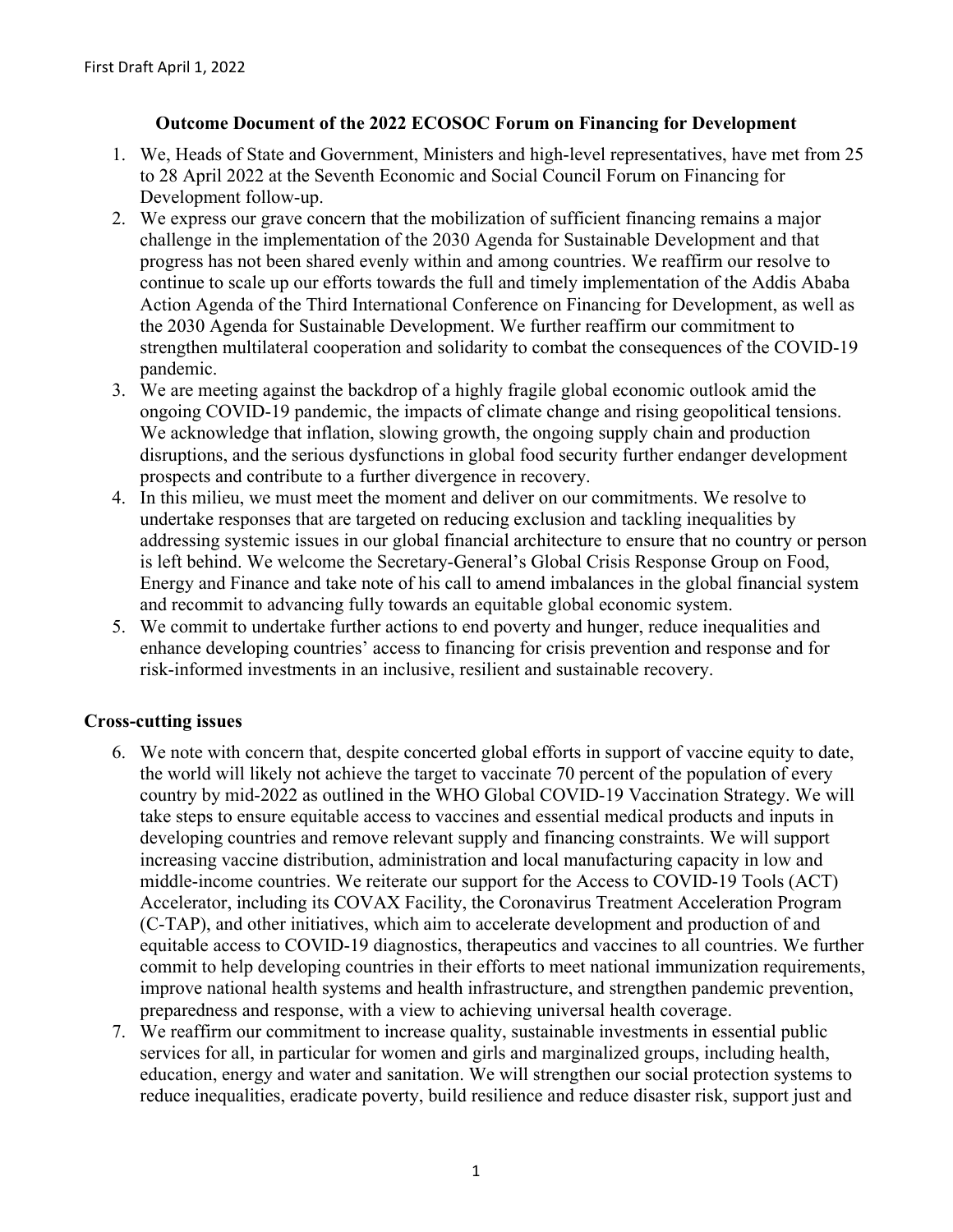inclusive transitions, and promote fair, equitable, inclusive and sustainable growth. We will expand investment in social protection floors as a percentage of gross domestic product in national budgets and extend child and gender-responsive social protection for all, including workers in the informal and emerging sectors of the economy or those who intend to reintegrate into the work force. We commit to improved and sex, disability and age -disaggregated monitoring of social protection coverage. We further commit to helping children catch-up on learning lost during the pandemic and recognize the need to address the lack of adequate financing for national education transformation efforts.

- 8. We emphasize the pandemic's asymmetric gender impacts, as evidenced by women's high rates of job loss and departure from the labour force, often due to care work, and increases in violence against women. We commit to massively scale up our efforts to achieve gender equality and the empowerment of all women and girls including through gender-responsive health, social and economic recovery programmes, especially with respect to COVID-19. We call for greater investments in social infrastructure and care economy, and to reduce, redistribute and value unpaid care and domestic work.
- 9. We reaffirm the importance of accelerating the development, deployment and dissemination of technologies, and the adoption of policies to transition towards low-emission energy systems, including accelerating efforts towards the phasing-out of inefficient fossil fuel subsidies, recognizing the need for support towards a just transition. To reach the goals of the Paris Agreement, our policy mix toward carbon neutrality and net zero must be on the basis of equity, reflecting common but differentiated responsibilities and respective capabilities and should include a full range of fiscal, market and regulatory mechanisms including, if appropriate, the use of carbon pricing mechanisms and incentives.
- 10. We emphasize the need to mobilize climate finance from all sources to reach the level needed to achieve the goals of the Paris Agreement, including significantly increasing support for developing countries, beyond \$100 billion per year. We urge developed countries to fully deliver on the goal to mobilize jointly \$100 billion per year urgently and through 2025, and emphasize the importance of transparency in the implementation of their pledges. We emphasize the challenges faced by many developing countries in accessing finance and encourage further efforts to enhance access to finance. We further urge developed countries to at least double their collective provision of climate finance for adaptation to developing countries from 2019 levels by 2025, in the context of achieving a balance between mitigation and adaptation in the provision of scaled-up financial resources. We will strengthen our efforts to increase adaptation finance, including through grant finance for developing countries, in particular those most vulnerable to the adverse impact of climate change.
- 11. We will explore innovative platform approaches to coordinate, scale up, and channel public and private finance and technical assistance for sustainable, quality, accessible, and resilient infrastructure development and take note of the Coalition for Disaster Resilient Infrastructure and the draft Principles for Resilient Infrastructure. We call for greater action to deliver on the commitment in the Addis Ababa Action Agenda to strengthen the capacity of national and local actors to manage and finance disaster risk reduction as part of national sustainable development strategies.
- 12. We resolve to address investment barriers, including high perceived and real risks related to sustainable investments in low- and middle-income countries and a lack of pipelines of bankable sustainable projects. In this regard, we stress the need for continued UN system-wide support to developing countries and resolve to take steps to deploy blended finance at scale, as appropriate,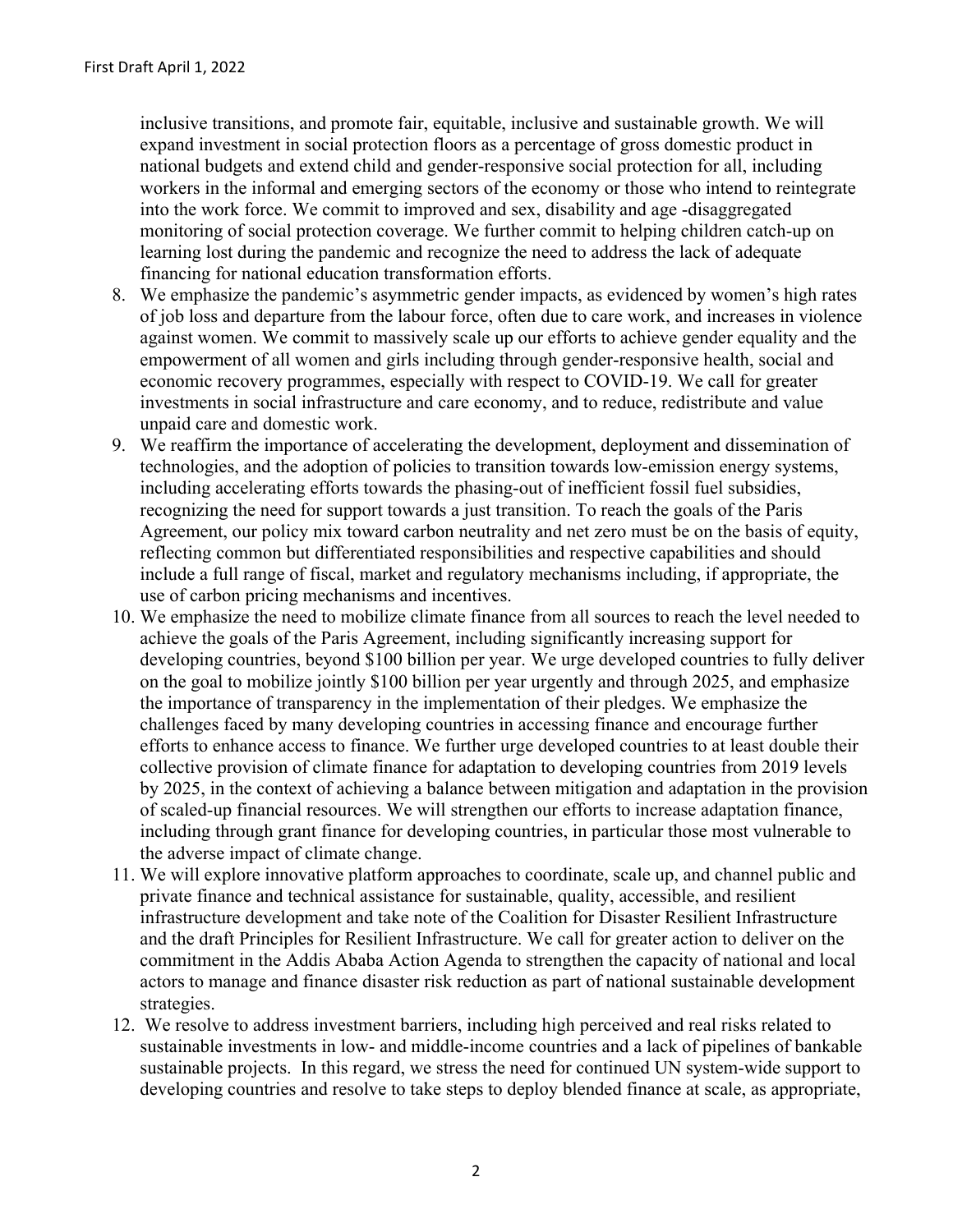to utilize all infrastructure financing sources. We invite the Interagency-Agency Task Force on Financing for Development to further analyse, building on its 2022 report, how countries can use a mix of public and private finance to support inclusive and sustainable growth and development, as well as industrial transformation, and how the international community can support them in such efforts.

- 13. We recognize the important role institutions play in shaping the conditions that affect financial flows and mobilization of capital for the implementation of the Sustainable Development Goals. We commit to support the implementation of integrated national financing frameworks to align financing policies and strategies with national investment priorities and sustainable development strategies, disaster risk strategies and sustainable development strategies consistent with the 2030 Agenda and the Paris Agreement long term goals.
- 14. We recognize the importance of addressing the diverse needs and challenges faced by countries in special situations, in particular African countries, the least developed countries, landlocked developing countries and small island developing states, as well as the specific challenges faced by middle-income countries.

### **Domestic Public Resources**

- 15. We recognize that domestic resources are first and foremost generated by economic growth, supported by an enabling environment at all levels. Sound social, environmental and economic policies, including countercyclical fiscal policies, adequate fiscal space, good governance at all levels, and democratic, and transparent institutions responsive to the needs of the people are necessary to achieve our goals.
- 16. We recommit to strengthening the capacities of revenue administration through modernized, transparent, and progressive tax systems, improved tax policy and more effective tax collection. We call upon the international community to scale up support for related capacity building to countries, particularly developing countries, especially in building tax policy and administration capacity. We recognize that strengthening public financial management and budget execution can help maximize the effectiveness of government expenditure. We recommit to use the fiscal systems to reduce inequalities, align it with Sustainable Development Goals and strengthening the capacities of revenue administration.
- 17. We call for more concerted effort at all levels to strengthen international tax cooperation as a way to help build the trust and spur the transformations envisioned in the Addis Ababa Action Agenda and the 2030 Agenda for Sustainable Development to ensure no countries and no persons are left behind. We commit to scale up assistance for related capacity strengthening in order to maximise the ability of countries to share and receive tax information, especially for least developed countries.
- 18. We acknowledge that any consideration of tax measures in response to the digital economy should include a careful analysis of the implications for developing countries with a special focus on their unique needs and capacities. We note the diverse proposals in this area, including the work of the UN Committee of Experts on International Cooperation in Tax Matters on a model tax treaty provision on taxation of automated digital services and the ongoing work of the OECD/G20 Inclusive Framework on Base Erosion and Profit Shifting.
- 19. We recommit to preventing and combating illicit financial flows and strengthening the implementation of existing multilateral legal instruments for the purpose of asset recovery and return, through national efforts and international cooperation to combat illicit financial flows and promote good practices on assets return to foster sustainable development. We note the report of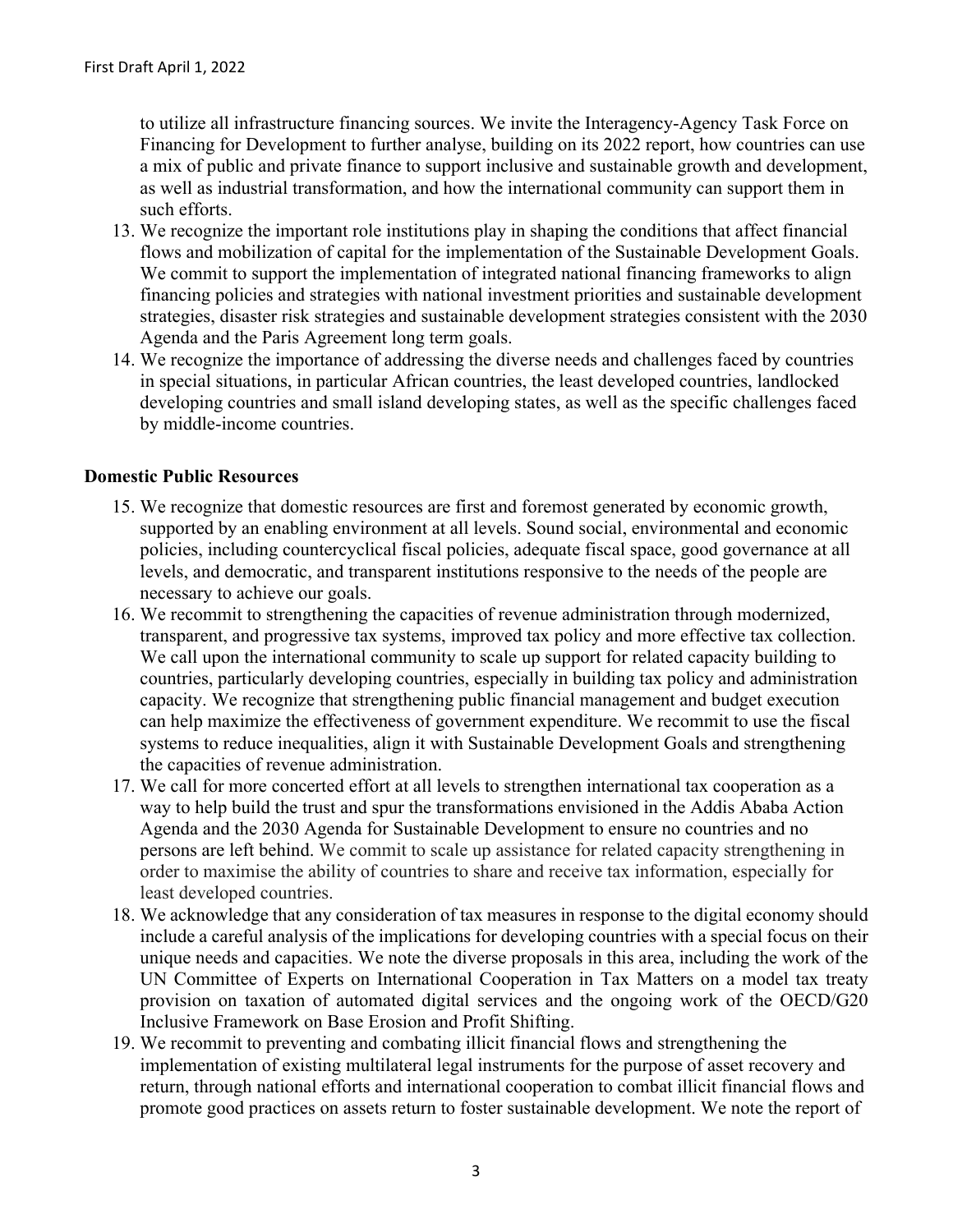the High-level Panel on International Financial Accountability, Transparency and Integrity for Achieving the 2030 Agenda and its recommendations, for further consideration, as appropriate. We reaffirm our commitment to strive to eliminate safe havens that create incentives for the transfer abroad of stolen assets and illicit financial flows. We will implement our obligations to prevent and combat corruption, bribery and money laundering in all their forms enshrined in the existing international architecture, particularly those prescribed in the UN Convention against Corruption (UNCAC) and the UN Convention against Transnational Organized Crime. We are committed to identifying gaps and challenges in the implementation of UNCAC, as well as any gaps and challenges within the international anti-corruption framework.

### **Domestic and international private business and finance**

- 20. We will take concrete steps to incentivize and scale-up long-term affordable private finance for investments that contribute to the Sustainable Development Goals. We note that sustainable investment flows reached record levels in 2021, with the global outstanding amount of sustainability-labeled bonds now over \$2.5 trillion. We recognize the emergence and importance of dedicated Sustainable Development Goals bonds, including bonds that prioritize gender equality to mobilize capital for women's empowerment. We recognize the constraints faced by developing countries in accessing investment products with sustainability features. We stress the need to strengthen capacity building support for countries, particularly developing countries, to integrate sustainable investment approaches in capital market development plans through regional and global approaches..
- 21. We note that while foreign direct investment (FDI) rebounded in 2021 by 77 per cent, it was uneven across regions and sectors with a modest 19 per cent in least developed countries (LDCs). We recognize that FDI can help commodity dependent countries transition to manufacturing activities and other higher value-added activities.
- 22. We further emphasize the private sector's role in advancing gender equality by ensuring women's full and productive employment and decent work, equal pay for equal work or work of equal value, and equal opportunities especially for women.
- 23. We call on regulators to adopt, apply or otherwise make use of globally consistent corporate sustainability reporting standards, including reporting on environmental, social and governance impacts, as appropriate, for privately-owned, state-owned and listed companies to allow policymakers, consumers and investors to integrate sustainability issues into their decisions. We note the International Sustainability Standards Board (ISSB) launched during COP26 and call for complementary policies to enhance the alignment of corporate reporting with the Sustainable Development Goals.
- 24. We stress the need for greater transparency, comparability, and reliability of data and methodologies to measure the impact of sustainable investment products. We call upon institutional investors to disclose the environmental and social footprint of and the physical risks within and created by their portfolios.
- 25. We are concerned that remittance costs still remain far above the Sustainable Development Goal target of 3 per cent or lower. We further express our concern at the continued decline in correspondent banking relationships, due to de-risking trends, and its adverse consequences on low-value remittance flows. We will work on innovative ways to improve the access to, usage and quality of financial services to lower the cost of remittances, including through digital channels. We recommit to taking concrete actions to reduce the average transaction cost of migrant remittances by 2030 to less than 3 per cent of the amount transferred.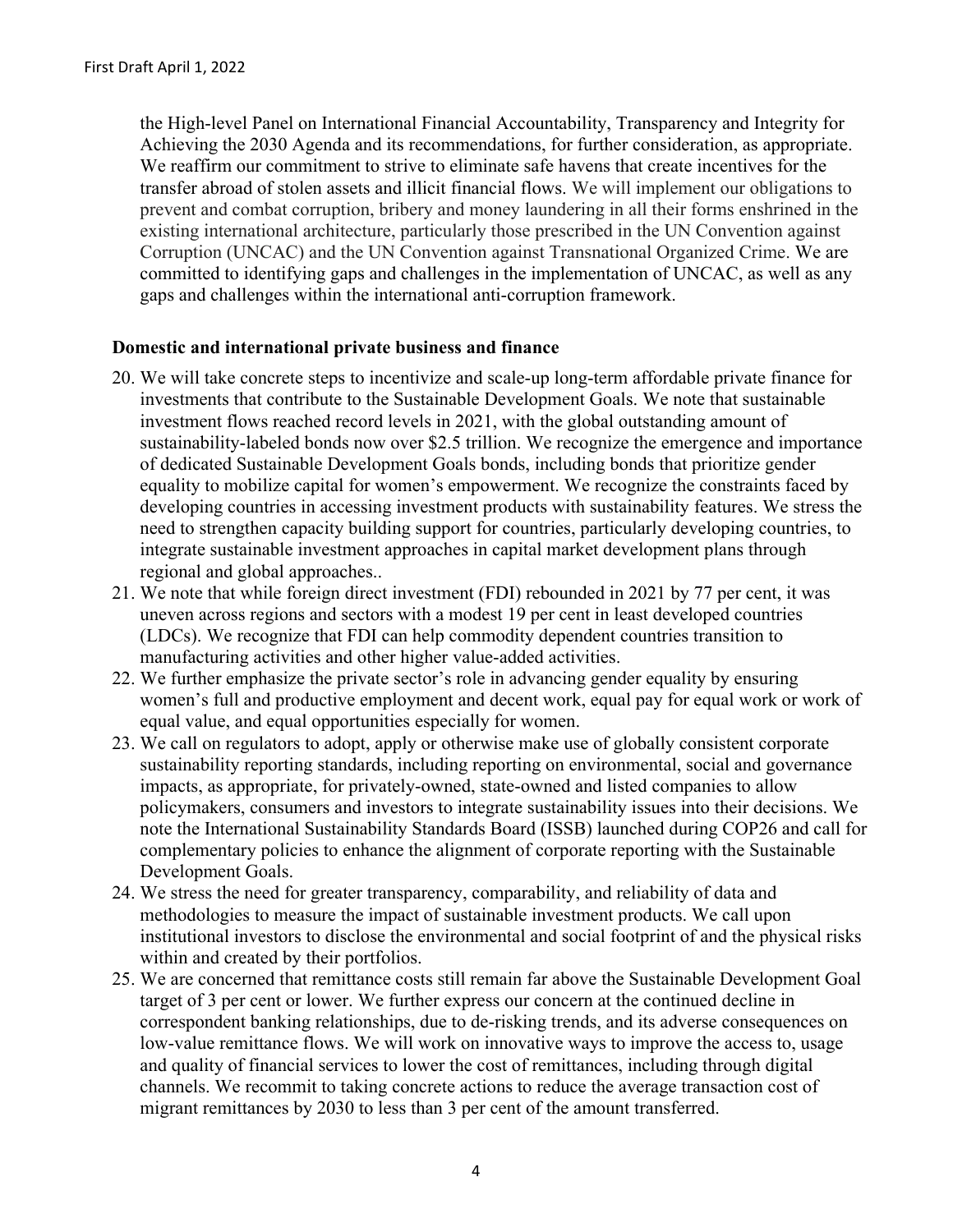### **International Development Cooperation**

- 26. We note that official development assistance (ODA) reached its highest level in 2020 during the unprecedented crisis and underscore that this trend should continue. We urge development partners to scale up and fulfill their ODA commitments, including the commitment by many developed countries to achieve the target of 0.7 per cent of gross national income (GNI) and 0.15 to 0.20 per cent of ODA/GNI to the least developed countries. We emphasize the need for grant finance and highly concessional finance for vulnerable countries, such as least developed countries, landlocked developing countries and small island developing States.
- 27. We welcome the continued effort to improve the quality, effectiveness, and impact of development cooperation and other international efforts in public finance, including adherence to agreed development cooperation effectiveness principles. We recognize the critical role of more risk informed and resilient international development cooperation in achieving the Sustainable Development Goals and addressing global crises, as highlighted by the 2021 High-level Meeting of the Development Cooperation Forum. We commit to support developing countries in strengthening their capacities at the national and local levels to manage and reduce risks, which entails developing institutional capacities for transitioning to sustainable development systems.
- 28. We note the challenges faced by developing countries graduating to higher income per capita status that may lose access to concessional finance, particularly for graduating countries that are highly vulnerable to shocks and other disasters. We welcome the appointment by the President of the General Assembly of the High-Level Panel (HLP) of experts to finalize a multidimensional vulnerability index for small island developing States by the end of 2022. We look forward to transparent HLP deliberations that will periodically inform Member States on the work of the HLP and we encourage the international community to consider multidimensional vulnerability as criteria to access concessional finance.
- 29. We further welcome the mapping exercise to be conducted by the Secretary-General to provide a detailed overview of the current support available to middle-income countries aimed at better addressing the multidimensional nature of sustainable development and facilitating sustainable development cooperation and coordinated and inclusive support to middle-income countries.
- 30. We welcome the adoption by the UN Statistical Commission of the proposed new indicator 17.3.1 under Sustainable Development Goal target 17.3 "Mobilize additional financial resources for developing countries from multiple sources". We will continue to hold open, inclusive and transparent discussions on the modernization of ODA measurement and the new measure of "total official support for sustainable development" (TOSSD).
- 31. We note the growing scale and scope of South-South Cooperation and triangular cooperation and its significant contributions to short-term pandemic response and long-term recovery. We welcome the development of an initial conceptual framework for South-South cooperation, which marks a breakthrough in its measurement and encourage further work in this regard.
- 32. We call upon multilateral development banks to make the best use of their balance sheets in order to increase their lending, while preserving their rating and financial sustainability. We support the G20-commissioned independent review of multilateral development banks' capital adequacy frameworks and ongoing balance sheet optimization efforts to increase lending capacity.
- 33. We reiterate the call for the entities of the United Nations development system, in accordance with their mandates, to further explore financing strategies for the Sustainable Development Goals, including through innovative financing and blended finance, to respond to the unique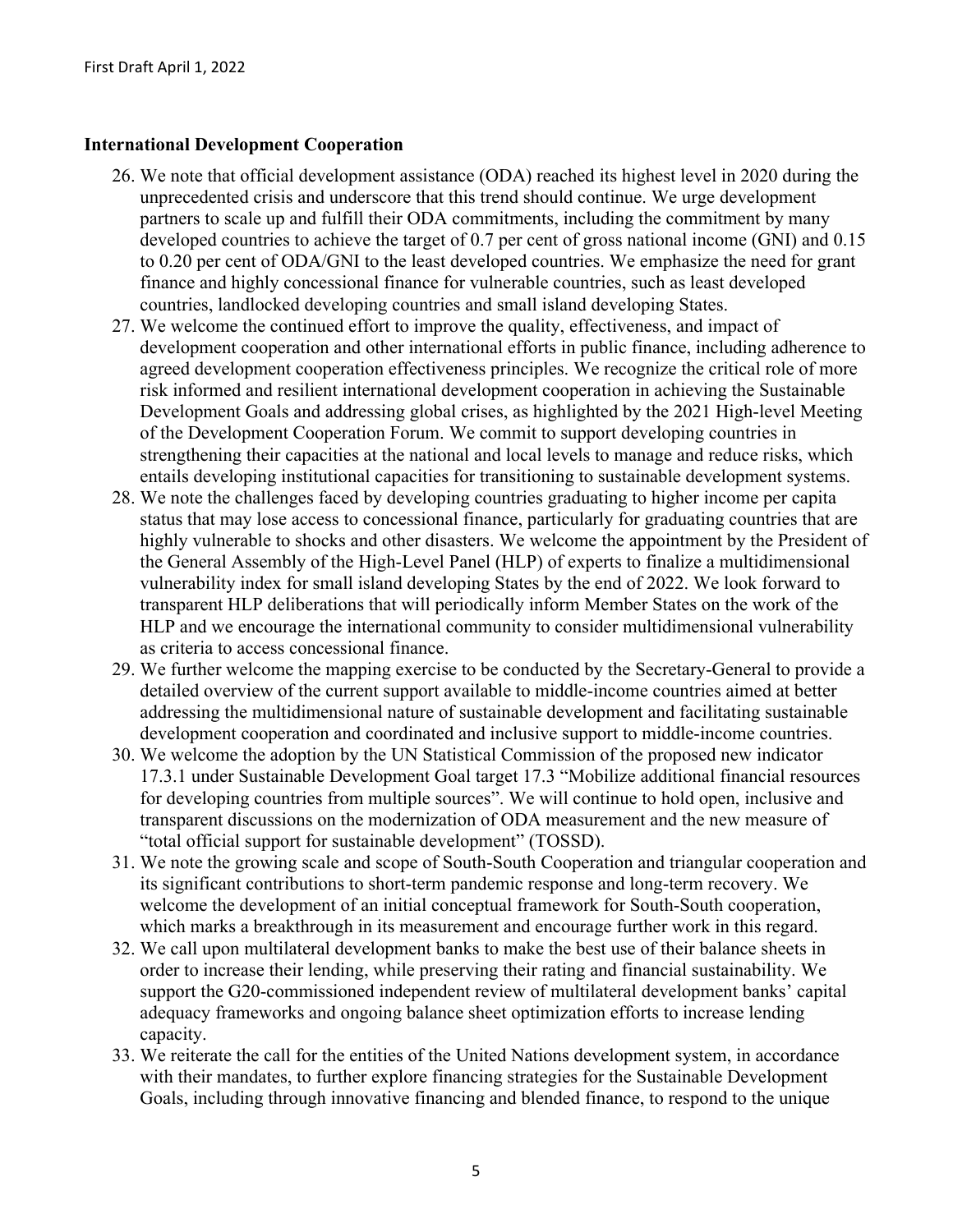situation of countries, especially those with special needs, and to share best practices in this regard. We will increase the scale and effectiveness of blended finance by focusing on need and the potential for development impact, including for least developed countries and small island developing States.

#### **International trade as an engine for development**

- 34. We will continue to promote a universal, rules-based, open, transparent, predictable, inclusive, non-discriminatory and equitable multilateral trading system under the World Trade Organization (WTO), as well as meaningful trade liberalization, supporting stronger economic growth, job creation, productivity gains and promoting sustainable development, by making international trade relations stable and predictable.
- 35. We are concerned by the ongoing disruption in trade logistics that continues to hamper global value chains and the high cost of global supply chains. We call for ensuring the normal functioning of open markets and global supply chain connectivity and cross-border travel for essential purpose. We will take steps to enhance the movement of goods, including medicines and foodstuffs and reduce trade costs. We will enhance the sustainability and resilience of supply chains that foster the sustainable integration of developing countries and promote inclusive economic growth, including through increased participation of micro-, small- and medium-sized enterprises in international trade and investment.
- 36. We recognize the need for immediate measures to address the ongoing challenges faced by vulnerable countries in enhancing international trade participation. We call for trade facilitation measures and other supportive trade and investment policies to build their productive capacities, promote value-addition and economic diversification, and address supply chain disruptions through targeted support.
- 37. We are concerned about the widening trade finance gap between developed and developing countries and call for international cooperation to address trade finance access barriers, particularly for small and medium enterprises (SMEs), especially in the LDCs, including in bank regulations, regulatory compliance requirements, anti-money laundering regulations and the collection and dissemination of data.
- 38. We welcome progress on the ratification and implementation of the WTO Trade Facilitation Agreement, without imposing additional burdens or obligations on developing countries.
- 39. We reaffirm the WTO Agreement on Trade-Related Aspects of Intellectual Property Rights (TRIPS Agreement) as amended, and also reaffirm the 2001 WTO Doha Declaration on the TRIPS Agreement and Public Health, which recognizes that the TRIPS Agreement should be interpreted and implemented in a manner supportive of the right of Member States to protect public health and, in particular, to promote access to medicines for all, and notes the need for appropriate incentives in the development of new health products, and recognizes that intellectual property protection is important for the development of new medicines.
- 40. We welcome the convening of the fifteenth session of the United Nations Conference on Trade and Development under the theme "From inequality and vulnerability to prosperity for all", and the adoption of its outcome document entitled "Bridgetown Covenant".
- 41. We will seek to identify relevant trade and investment policy actions that can contribute to the attainment of the goals of the Paris agreement and the climate and environmental goals of the 2030 Agenda. We acknowledge that reducing emissions worldwide would require a speedier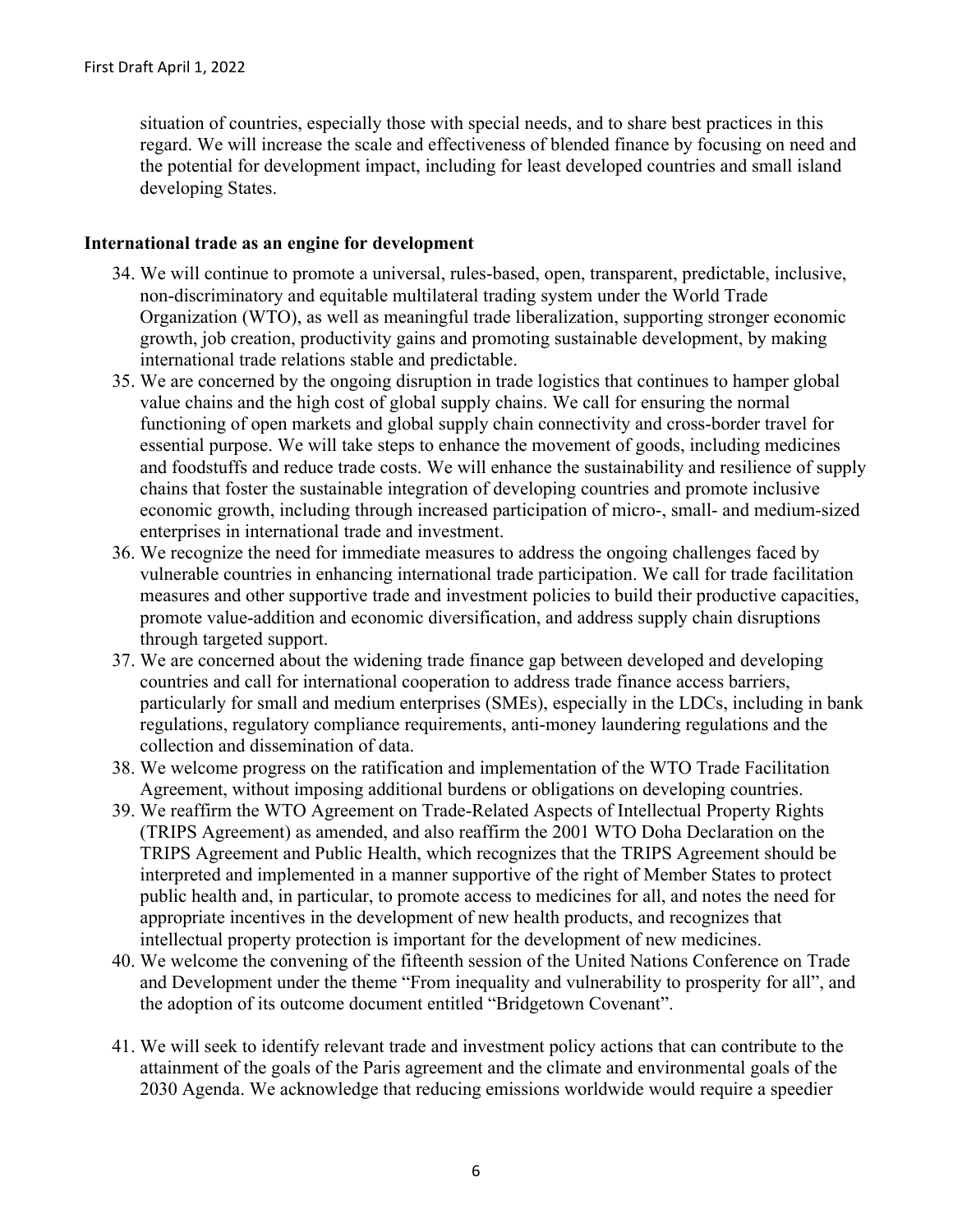transition to more efficient production and transport processes. We call upon the international community to continue supporting developing countries' capacity building in producing goods and services with low carbon footprints.

### **Debt and Debt Sustainability**

- 42. We are concerned that surging global public debt is compounding debt vulnerabilities that predated the pandemic. We note with concern that about 60 percent of least developed countries and other low-income countries are now assessed to be at high risk of or already in debt distress, while around a quarter of middle-income countries remain at high risk. We are further concerned that interest costs are rising in the poorest countries and remain elevated in small island developing States, as they grapple with higher interest rates, slower recoveries, credit rating downgrades, and persistent revenue shortfalls.
- 43. We emphasize that debt financing can enable countries to respond to emergencies and fund longterm investments to achieve sustainable development. We reaffirm the need to assist developing countries in attaining long-term debt sustainability through coordinated policies aimed at fostering debt financing, debt relief and debt restructuring, as appropriate, and address the external debt of highly indebted vulnerable countries to reduce debt distress.
- 44. We welcome the multilateral response to the pandemic, including the achievements under the G20 and Paris Club Debt Service Suspension Initiative (DSSI), while noting the lack of participation of private creditors and the uneven participation of other bilateral creditors.
- 45. We acknowledge the ongoing implementation of the Common Framework for Debt Treatments beyond the DSSI (Common Framework) and stress the importance of stepping up efforts to improve and implement the Common Framework in a timely, orderly and coordinated manner. We encourage the G20 and Paris Club creditors to discuss options for providing greater clarity on the timelines and process, and for implementing comparability of treatment of private and other official bilateral creditors, expanding support to vulnerable middle income countries, providing debt standstills throughout negotiations, and facilitating rapid recovery of capital market access following restructuring. We further call for enhancements to give more certainty to debtor countries and facilitate the IMF's and multilateral development banks' quick provision of financial support.
- 46. We express concern that as monetary conditions tighten, more countries may be in need of debt resolution to safeguard critical expenditure and preserve prospects to invest in a sustainable recovery. We will work towards a more comprehensive solution to sovereign debt resolution challenges, including through the Common Framework, guided by the shared principles for debt resolution in the Addis Ababa Action Agenda.
- 47. We welcome the analysis by the Inter-Agency Task Force on Financing for Development in its 2022 report of the potential use of the multidimensional vulnerability index for small island developing States' debt restructuring with the aim of building credit worthiness and expanding access to financing, including concessional financing, as called for by the intergovernmentally agreed conclusions and recommendations of the 2021 forum. We note its findings that high vulnerabilities, as reflected in a multidimensional vulnerability index, could contribute to the calibration of debt relief needed to restore sustainability in the context of debt restructuring.
- 48. We acknowledge that debt transparency enables more effective debt management by debtors and better risk management by creditors, which are important tenets of responsible borrowing and lending principles. We call upon the international community to further (a) coordinate data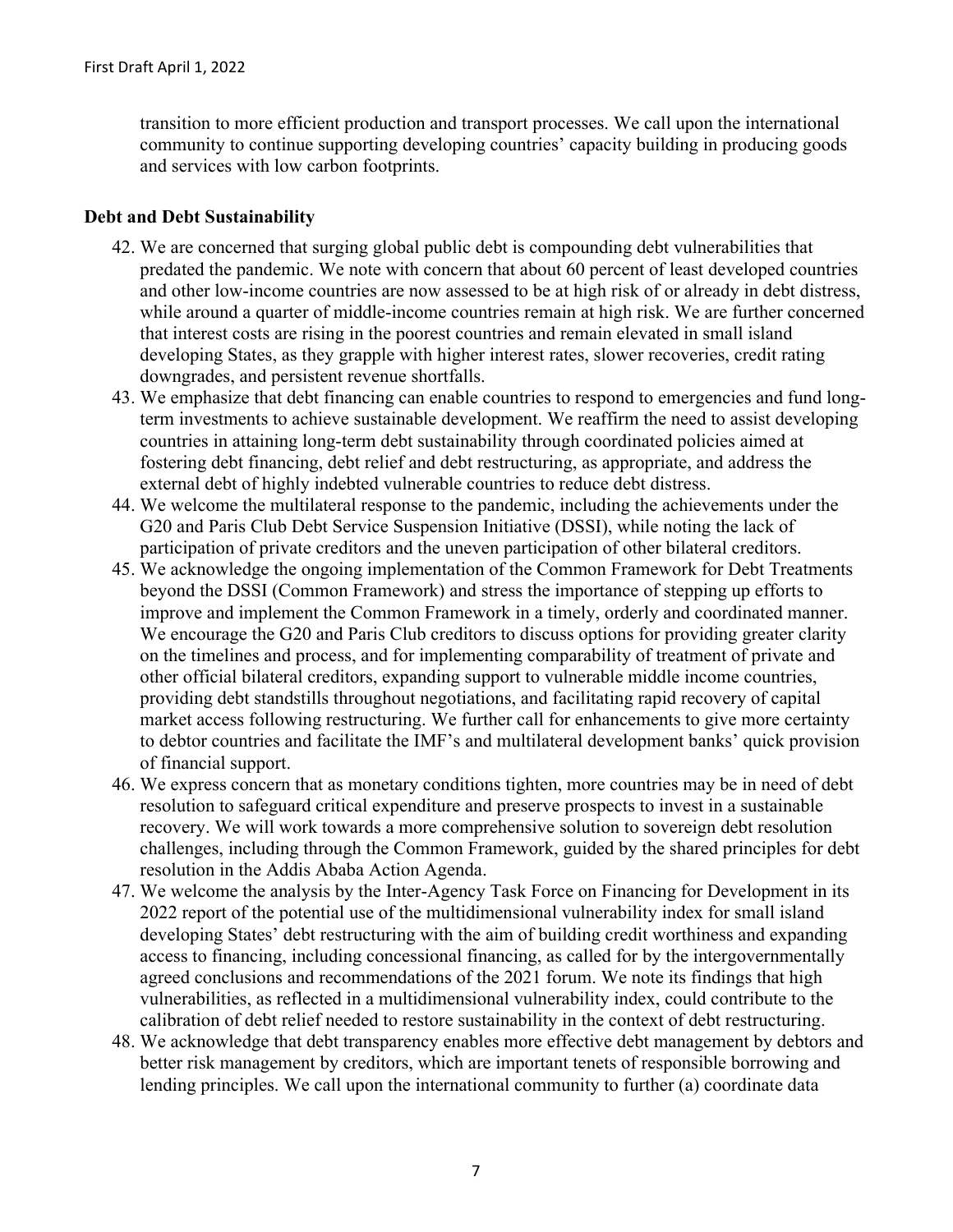collection processes; (b) provide support to strengthen debt management capacity, and (c) enhance debt transparency through actions by both creditors and debtors.

49. We call upon the international community to strengthen inclusive dialogues and mechanisms on sovereign debt to advance the discussion on debt transparency and responsible lending and borrowing and the rules of engagement, including with the private sector.

#### **Addressing systemic issues**

- 50. We call upon Member States with strong external positions to implement, in a timely manner, the voluntary channeling of special drawing rights to countries in need, including through the International Monetary Fund's Poverty Reduction and Growth Trust. We look forward to the expedited operationalization of the International Monetary Fund's Resilience and Sustainability Trust as a new mechanism to voluntarily channel special drawing rights to provide affordable long-term financing to low-income and vulnerable middle-income countries. We will continue to explore viable options to voluntarily channel special drawing rights through multilateral development banks and other prescribed holders.
- 51. We acknowledge the important role of credit ratings in the capital market ecosystem, as they provide creditors with assessments of a debtor's relative risk of default, and note their influence on the availability, volume, cost, and stability of access to market financing. Inaccurate ratings can impact the cost of borrowing and the stability of the international financial system, as demonstrated during the 2008 global financial crisis. We call upon credit rating agencies to ensure that their ratings are objective, independent, and based on accurate information and sound analytical methods. We stress the importance of transparency of their methodologies and urge them to separately publish the model-based and discretionary components of ratings, and to consider publishing long-term sovereign ratings to complement existing assessments.
- 52. Rapid developments in digital financial technology, further accelerated by the COVID-19 pandemic, have transformed the provision of financial services and created a new ecosystem of digital assets. We recognize the relevance to carefully monitor domestic and global developments, review and update regulatory frameworks when necessary, and cooperate across sectors and borders to support enabling environments that take due account of risks, including those of tax avoidance, tax evasion and illicit financial flows to avoid revenue leakages and strengthen domestic resource mobilization, while still fostering competition and innovations in the financial system. We express concern that developing countries may be most affected by unintended consequences of digital assets, including effects of central bank digital currencies on capital flow volatility, currency substitution, and monetary policy space. We support efforts by global standard-setting bodies to rigorously examine the implications of central bank digital currencies as well as to support the ongoing international cooperation and coordination to develop appropriate designs for central bank digital currencies and regulatory frameworks for digital assets that address the potential benefits and risks to the global financial system. We call upon the Inter-Agency Task Force on Financing for Development to look more deeply into the issues of digital assets to analyse the implications for developing countries.

### **Science, technology, innovation and capacity building**

53. We further recognize the contribution of digitalization to development while we remain concerned that the digitalization of the economy and the progress in science, technology and innovation to support a sustainable energy transition may create new risks and worsen inequalities if not carefully managed. We will redouble our efforts to ensure universal and